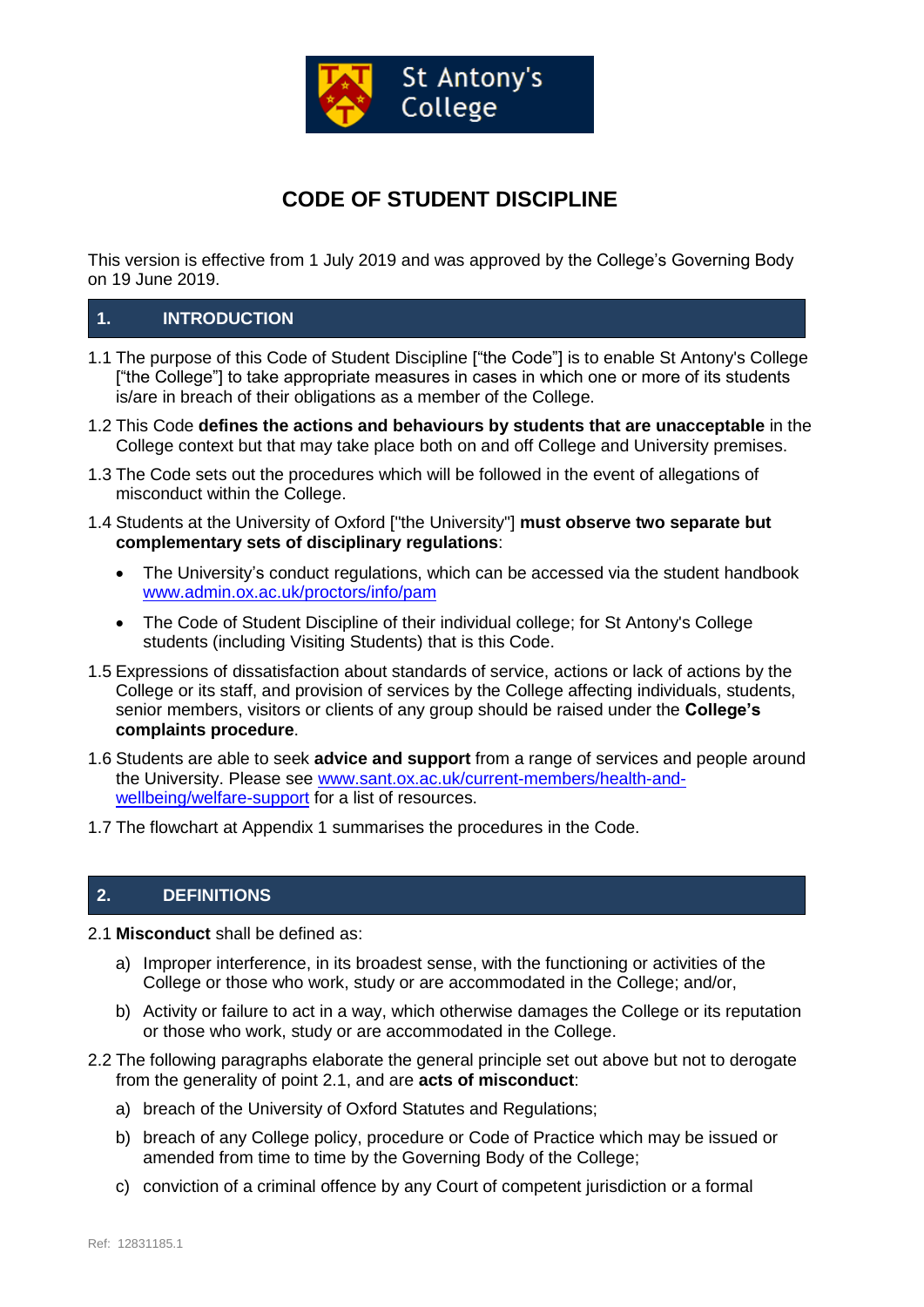caution issued by the Police;

- d) where a student is studying with the aim of obtaining a professional qualification or the right to practice a particular profession or calling, any conduct which might render that person not fit to be admitted to or practice that profession or calling;
- e) disruption or attempt to disrupt teaching or study or research or the administrative, sporting, social or other activities of the College, or disruption or attempt to disrupt the lawful exercise of freedom of speech by members, students or employees of the College or by visitors and residents, or obstruction or attempt to obstruct any officer, employee or agent of the College in the performance of their duties;
- f) damage or action to deface any property of the College or of any member, officer, employee of the College or person being accommodated in the College, or knowing misappropriation of such property; or action to harm any member, officer, employee of the College or person being accommodated in the College;
- g) occupation or use of or attempt to occupy or use any property or facilities of the College except as may be authorised by the College authorities;
- h) forgery or falsification, expressly or impliedly, of any University or College certificate or document or any certificate or document submitted to the University or the College or knowingly making false statements concerning standing or results obtained in examination;
- i) engagement in any activity likely to cause injury to or to impair the safety of any person;
- j) violent, indecent, disorderly, threatening and offensive behaviour;
- k) sexual misconduct (this includes sexual harassment, sexual assault, sexual abuse and any conduct of a sexual nature that is without consent, to include conduct online/via social media);
- l) abusive, threatening or offensive language (verbal or written) including online/social media;
- m) bullying and harassment (this includes bullying of any individual or harassment of an individual based on protected characteristics such as race, gender, ethnicity, disability, sexual orientation);
- n) engagement in any fraudulent or dishonest behaviour towards the College or its members, officers, visitors, employees, agents or persons being accommodated in the College;
- o) refusal to correctly disclose identity to an officer or employee or agent of the College in circumstances where such person has identified themselves and has explained the reason for the requested disclosure, and it is reasonable to have required disclosure of the student's identity;
- p) use, offer, sale or gift of substances to any person, the possession or use of which is illegal;
- q) engagement in conduct in breach of College regulations regarding conduct in examinations;
- r) engagement in conduct in breach of the relevant regulations regarding the use of the College libraries;
- s) engagement in any other conduct which is seriously detrimental to the interests of the College;
- t) failure to co-operate with regard to any investigation being carried out pursuant to this Code or a failure to comply with a previously imposed condition or penalty imposed under this Code;
- u) non-payment of any monies due and owing by a student to the College.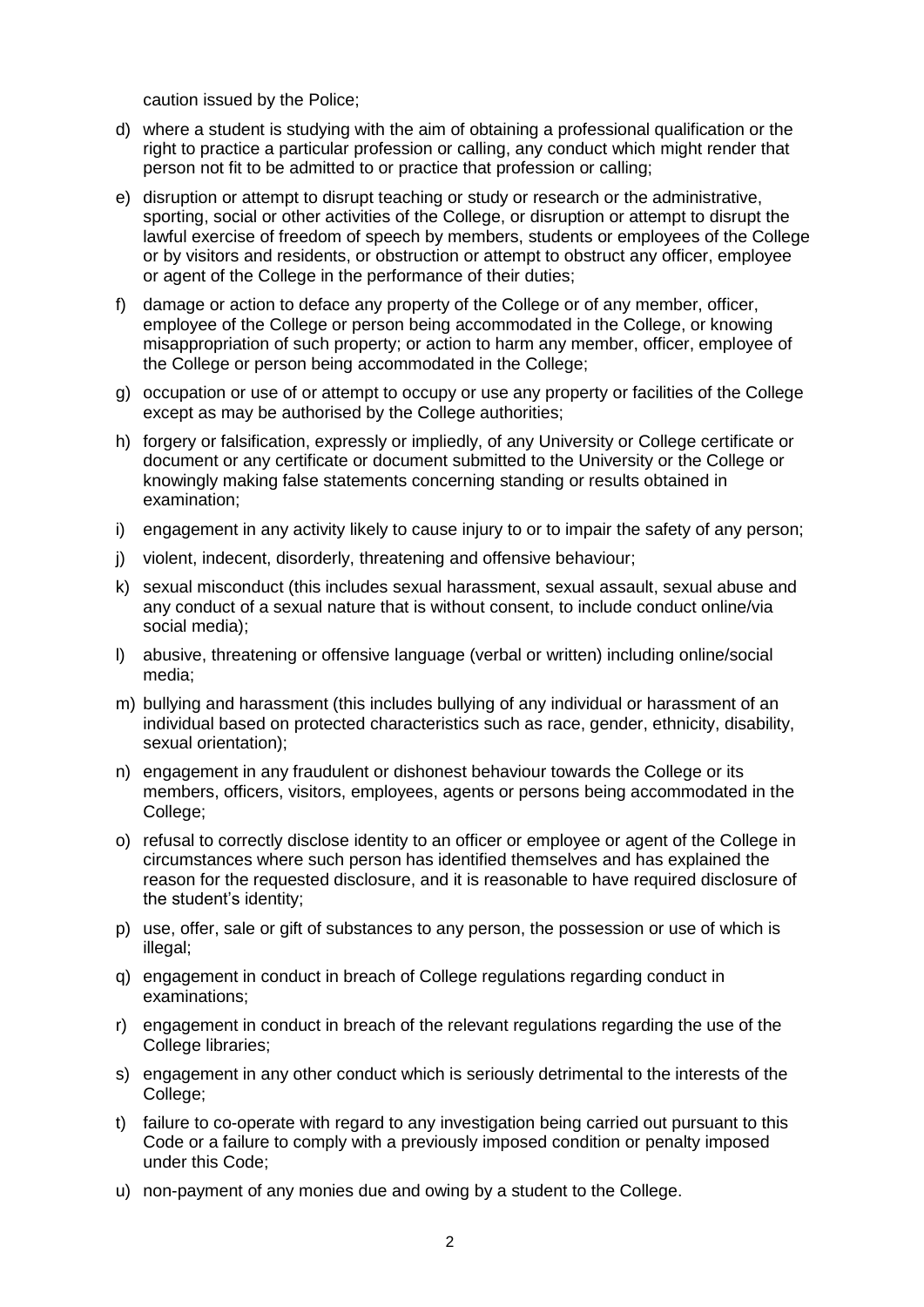- 2.3 The following paragraphs further elaborate the general principle set out in 2.1 but not to derogate from the generality of point 2.1 and represent **areas of potential misconduct** pertaining to everyday College life:
- a) **Library and IT facilities**: intentionally or recklessly breaching any of the regulations relating to the use of the libraries or the information and communications technology facilities as they apply within the College. Personal access to the IT network must never be shared with another person. Compliance with laws pertaining to IT, communications and copyright is treated very seriously. Infringement of copyright through the IT network, including using peer-to-peer software and file-sharing to download and distribute copyrighted material, will result in a written warning and an administrative fine and could result in temporary or permanent exclusion from the network.
- b) **Data Protection**: anyone holding or intending to keep personal data of any kind (whether on a computer or in paper records) on behalf of a club, society or publication, or for any other purpose, is individually responsible for complying with the provisions of the relevant data protection legislation. This legislation imposes strict conditions on the collection, storage and use of personal data (e.g. about club members, sponsors) and confers rights of access on the people who are the subjects of such data.
- c) **Social Media**: the College encourages students to use social media responsibly and to be aware of the sometimes unexpected and long-term consequences of irresponsible use. Posting offensive comments or other content on social media may result in disciplinary action under this Code or under the Harassment Policy.
- d) **Organising Events**: If you organise a College event (e.g. an event held on College premises or anywhere if it is College funded, affiliated or branded), you must do so in the context of the College's responsibility to safeguard freedom of speech within the law and in accordance with the College's policy. You must also follow all College policies concerning necessary permissions and conduct the event in a manner which does not harm the College's reputation or standing or that causes distress or undue disturbance to other members of College.
- e) **Communication with the College**: You are expected to regularly check your institutional email, particularly during full-term and to respond in a timely fashion (e.g. within 24-72 hours) to notices and requests from College officers.
- f) **Commercial activities**: The physical premises and facilities of the College, the address, logo, reputation or other representation of the College must not be used for any commercial or official activity without the written permission of the Warden. Breaches of this regulation will result in suspension or expulsion.
- g) **Accommodation**: specific regulations concerning the use and misuse of College accommodation, including procedures for sub-letting, maintenance and access, are covered through the Accommodation Agreement (License to Occupy) and the Sub-Letting Policy.
- h) **Antisocial behaviour**: The College is a shared area comprised of work space, social space and private accommodation. The peace and harmony of the College is therefore dependent on mutual respect, consideration and goodwill. Acting in a manner that causes harassment, alarm, distress or undue disturbance to one or more College members or visitors will result in disciplinary action.
- 2.4 The **Dean of the College** leads investigation into breaches of the Code of Conduct. Minor breaches, involving no more than written warnings, may be dealt with by the Dean in consultation with the **Registrar**. More serious breaches will be considered by the **Case Review Group** prior to a decision being reached. Breaches that might reasonably be considered gravely serious and appeals by student(s) are referred to the **Disciplinary and Appeals Committee**.
- 2.5 The **Case Review Group** ["CRG"] consists of the Warden, the Dean, the Bursar and the Registrar. The CRG is the group which receives the reports of the Dean's investigations and agrees on sanctions to be taken under Stage 1 [4] below, or on referral to Stage 2 [5].
- 2.6 The **Disciplinary and Appeals Committee** ["DAC"] is a Committee of the Governing Body and consists of the Senior Tutor (or their respective nominee), three other Governing Body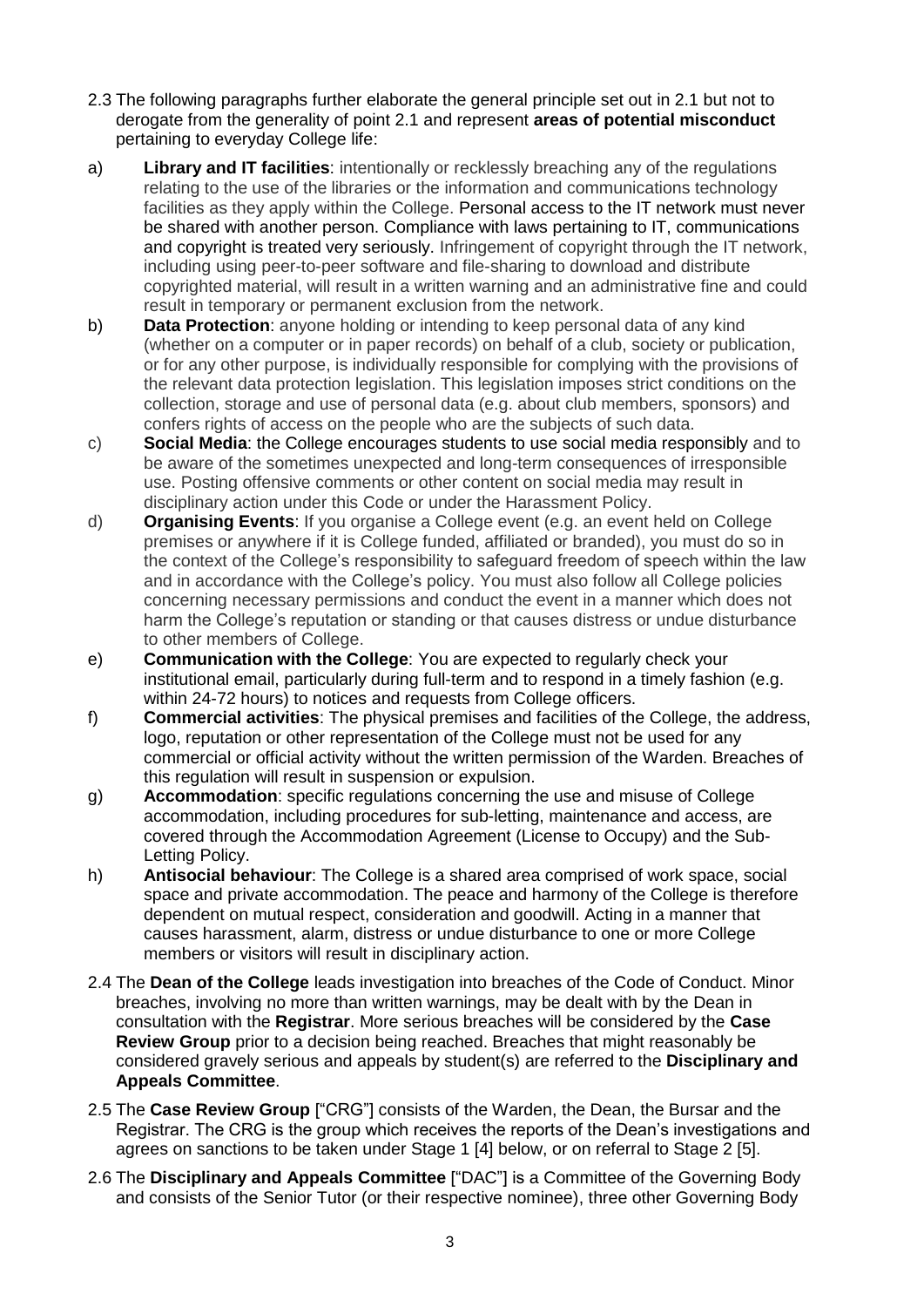Fellows and one Nominee of the Graduate Common Room. The Senior Tutor shall have discretion to change the constitution of the DAC provided that the number of members shall not be less than five persons.

- 2.7 The **Appeals Committee** ["AC"] is a Committee of the Governing Body and consists of the Warden (or their respective nominee), three other Governing Body Fellows and one Nominee of the Graduate Common Room. The Warden shall have discretion to change the constitution of the DAC provided that the number of members shall not be less than five persons. The Committee must not include any Fellows involved in the case previously as members of the DAC or otherwise.
- 2.8 Any time limits contained in this Disciplinary Code may be extended at the discretion of the Dean or the DAC or the AC as is appropriate to ensure a fair and speedy resolution, where the student would not be prejudiced thereby.

### **3. INTERACTION WITH OTHER PROCEDURES**

- 3.1 Where an alleged breach of the rules constitutes in the opinion of the CRG, a sufficiently serious offence, the Dean shall immediately **refer the matter to the Police**, and where a student is subject to criminal proceedings arising out of the alleged breach of the rules, the Dean shall not normally proceed with the case other than temporarily to suspend the student from residence, and/or from use of College facilities if appropriate.
- 3.2 When a **criminal offence** has been committed or alleged, this Code may not be appropriate. In the first instance, such allegations will normally be a matter for police investigation and action. The Dean, in consultation with the CRG, may take interim measures not regulated by this Code to ensure the peace of the College and the safety of its members, which may include the partial or complete exclusion of the student from College premises, or from certain College facilities or activities. For the avoidance of doubt, disciplinary procedures may also subsequently be taken under this Code notwithstanding that criminal proceedings were discontinued, or criminal charges were dismissed.
- 3.3 If the alleged breach of the rules is **not proceeded with as a criminal matter** by the prosecuting authorities, the Dean shall then deal with the matter as though it had not been referred to the Police.
- 3.4 Where there is a concern that mental health, illness or disability may have directly affected behaviour and/or conduct, the Dean will consult with the CRG as to whether it would be more appropriate to consider the matter under the **College's Fitness to Study Procedure** as an alternative to disciplinary action.
- 3.5 If a student is **expelled by the University**, such expulsion shall apply to the College also, subject to a right of appeal to the DAC. The grounds of appeal shall be limited to the application of that penalty to the student's use of College premises and facilities.
- 3.6 If a student is **disciplined by the University** for conduct in breach of College and/or University statutes or regulations, a penalty of suspension or rustication imposed by the University shall also apply to College premises and facilities, subject to a right of appeal to the DAC. The grounds of appeal shall be limited to the application of that penalty to the student's use of College premises and facilities.
- 3.7 If the allegation relates to activity which falls within the **College's Harassment Policy**, the Dean shall deal with the matter under the Harassment Policy.
- 3.8 In the case of **non-payment of any monies due and owing** by a student to the College, the Dean may suspend the student concerned on receipt of confirmation from the Bursar that the debt is outstanding. The procedures in section 4 below do not apply and consultation with the CRG may not be necessary. Any suspension imposed by the Dean solely in respect of non-payment of monies owed will be lifted on confirmation from the Bursar of receipt of payment of the debt.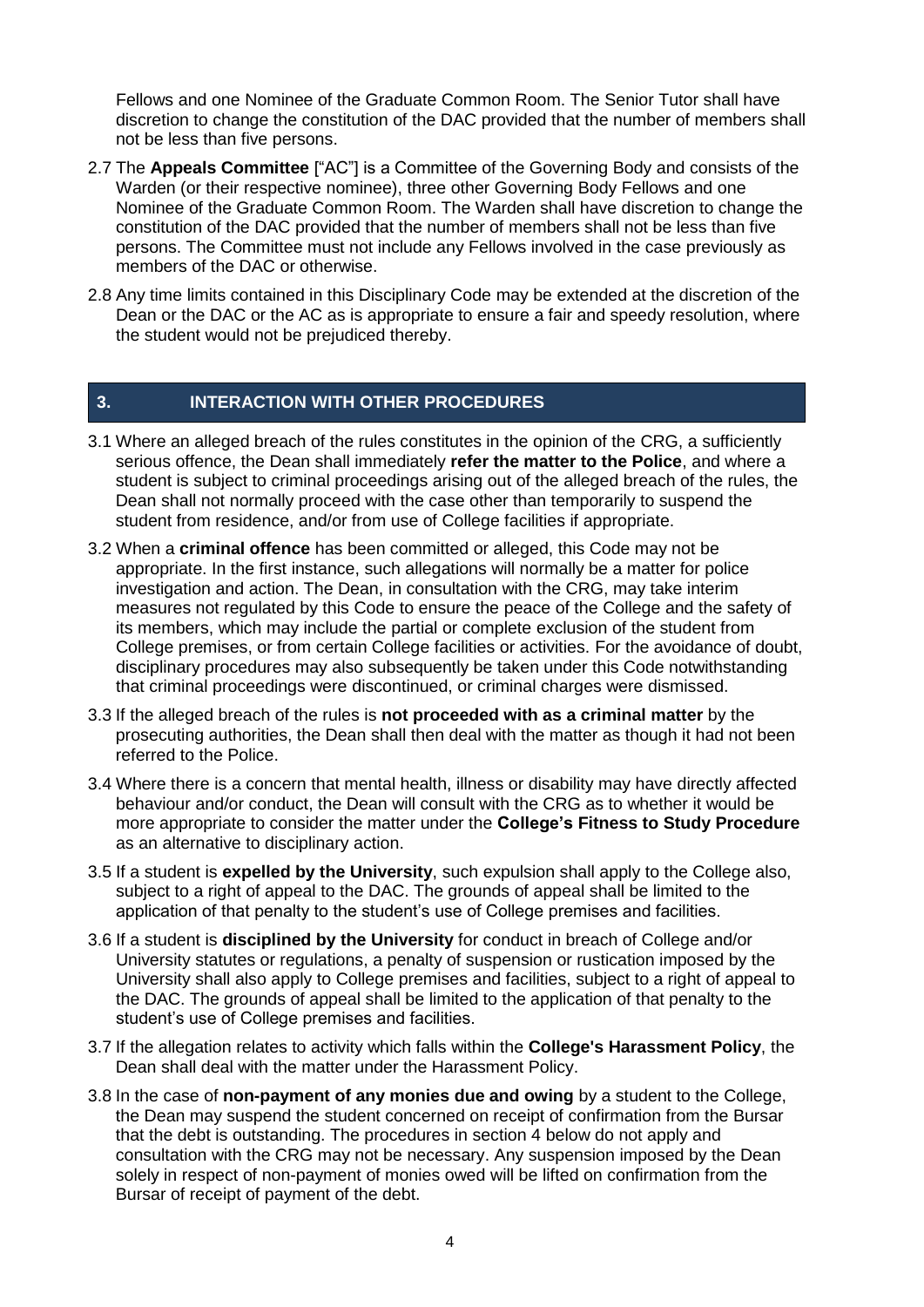3.9 In the case of a breach of a student's obligations under an **Accommodation Agreement (Licence to Occupy)**, remedies will usually be applied under the terms of that Agreement.

### **4. STAGE 1 (DEAN / CASE REVIEW GROUP)**

- 4.1 An allegation of misconduct may be **initiated by any member of the College**. Anonymous allegations will not normally be accepted.
- 4.2 An allegation of misconduct by a student of the College shall be **made in writing to the Dean** as soon as is practicably possible after the alleged event. If appropriate the Dean will arrange to meet with the complainant.
- 4.3 On receipt of the allegation, the Dean should explain to the student(s) against whom the allegations are made who, if anyone, they are under an obligation to contact (e.g. within the University).
- 4.4 In circumstances where the Dean is **unable to identify the student(s)** who has/have breached this Code, it may be necessary for the Dean, in consultation with the CRG, to apply a collective sanction by way of fine or withdrawal or suspension of facilities. In such circumstances the Dean will exercise discretion to confine such sanction to as small a group as is reasonably appropriate (e.g. residents of a particular building or members of a club). It is recognised, however, that this may include all student members of the College. Adequate opportunity shall be given before any such sanction is implemented for the actual offender to identify themselves or to be identified by others. In the case of such identification there will be no collective sanction in respect of the breach. Individuals may make representations to the Dean who will have power to review or modify the decision in consultation with the CRG.
- 4.5 The Dean shall have the authority to **suspend the student(s) from residence and/or from use of College facilities**, where the seriousness of the alleged breach justifies it and after consultation with the CRG, with immediate effect for as long as the disciplinary procedure is in operation. Suspension by the College means a withdrawal of a right of access where action is taken as an interim measure pending further investigation. Such withdrawal may be for a limited period pending the fulfilment of certain conditions or may be indefinite. Suspension shall be a neutral act.
- 4.6 The Dean shall, if possible, within two working days of receiving the report of the alleged breach, require in writing, by email, the student(s) concerned to **attend an interview** at a time and place stipulated and shall normally provide the student(s) with two working days' notice of the interview. The notification of the interview shall give particulars of the alleged breach of the Code. The Dean may request an additional member(s) of the CRG to attend if deemed appropriate. The Dean may also appoint a Legal Adviser to attend and/or advise on procedure but who shall take no part in the subsequent decision-making process.
- 4.7 The student(s) interviewed may be accompanied by another St Antony's student or a representative from the Oxford University Student Union (OUSU). The student should inform the Dean of their companion in advance of the interview.
- 4.8 The student(s) must inform the Dean if they are **providing copies of any documents** that the student(s) intends (intend) to rely upon at the interview, and these must be submitted to the Dean with at least one working days' notice before the interview.
- 4.9 No other documents may be presented at the interview or further witnesses called unless the Dean decides it is fair and reasonable to do so.
- 4.10 If the student(s) fails (fail) to appear after two emailed letters from the Dean, the Dean may deal with the case in their absence.
- 4.11 At the interview, which shall be private, the Dean shall explain to the student(s) that they can: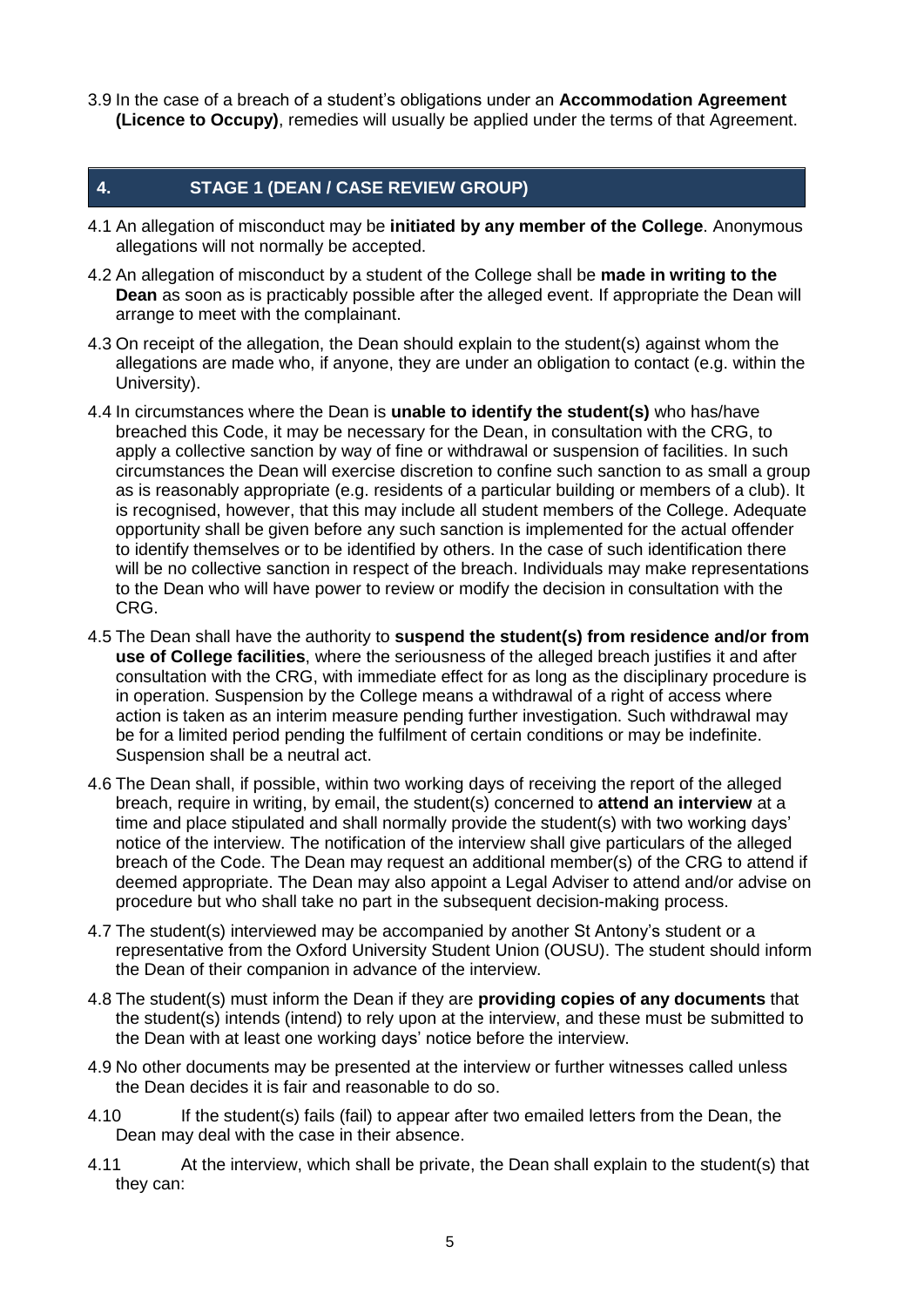- a) **admit** the alleged breach and continue with the interview; or
- b) **deny** the alleged breach and continue with the interview as an investigative process, which may be adjourned if either the Dean or the student(s) reasonably require evidence in relation to the alleged breach to be provided by other persons.

If the student(s) opts (opt) for (a) the Dean shall elicit all information about the breach relevant to determining the penalty.

If the student(s) opts (opt) for (b) the Dean shall investigate whether the alleged breach is established and normally reach a decision within 14 working days of the date of the initial interview.

- 4.12 Following the interview, the Dean may, dependent on its nature and outcome:
	- a) **take no further action**, in which case the matter shall be terminated;
	- b) if the breach has been admitted, after hearing any mitigation and consulting with the CRG where appropriate, **impose a penalty** from those listed in 4.14 below;
	- c) if the breach has not been admitted, determine that a breach has been established and, after hearing any mitigation, and consulting with the CRG, **impose a penalty** from those listed in 4.14 below;
	- d) after consultation with the CRG, **refer the matter to the DAC**.
- 4.13 Prior to making the decision under 4.14, the Dean shall give the student the opportunity to make written representations in **mitigation** of any penalty which may be imposed.
- 4.14 If the Dean, and the CRG where appropriate, are satisfied that a student, on the balance of probabilities, has committed the alleged breach with which they have been accused, the Dean may, separately or in any combination:
	- a) agree with the student concerned a course of action which may include **informal resolution**. Informal remedies may include a letter of apology or mediation, which may be arranged through the GCR President or an appropriate College or University officer;
	- b) issue a **formal written warning** to the student, a copy of which will be retained in the student's file;
	- c) impose a **fine** of not more than the maximum amount to be determined by the Governing Body from time to time;
	- d) require the student to pay **compensation** to any person or body suffering injury, damage or loss as a result of the student's conduct;
	- e) **exclude or ban the student** from prescribed college premises or facilities (including libraries and residential accommodation) for a period of up to one year or pending the fulfilment of conditions with such conditions to be prescribed by the Dean.
- 4.15 Before deciding the penalty to be awarded the Dean shall have regard to the effect on the student's/students' ability and eligibility to take an examination or complete a course, their financial means, as well as the interests of the College.
- 4.16 The details of any breach established, and/or any penalty imposed shall be formally recorded in a signed letter from the Dean to the student. One copy of the record shall be retained by the Dean, one given to the student and one lodged with the College Registry.
- 4.17 As appropriate, the Dean shall consider writing to any witnesses and/or the member(s) of the College who initiated the allegation of misconduct to provide an anonymised summary of the steps taken and the outcome of the Dean's investigations.
- 4.18 The **student may appeal** to the DAC by notifying the Dean in writing by email of their intention to appeal within seven working days of receipt of the Dean's decision.
- 4.19 If the student decides to appeal then the Dean shall be entitled, if appropriate, to suspend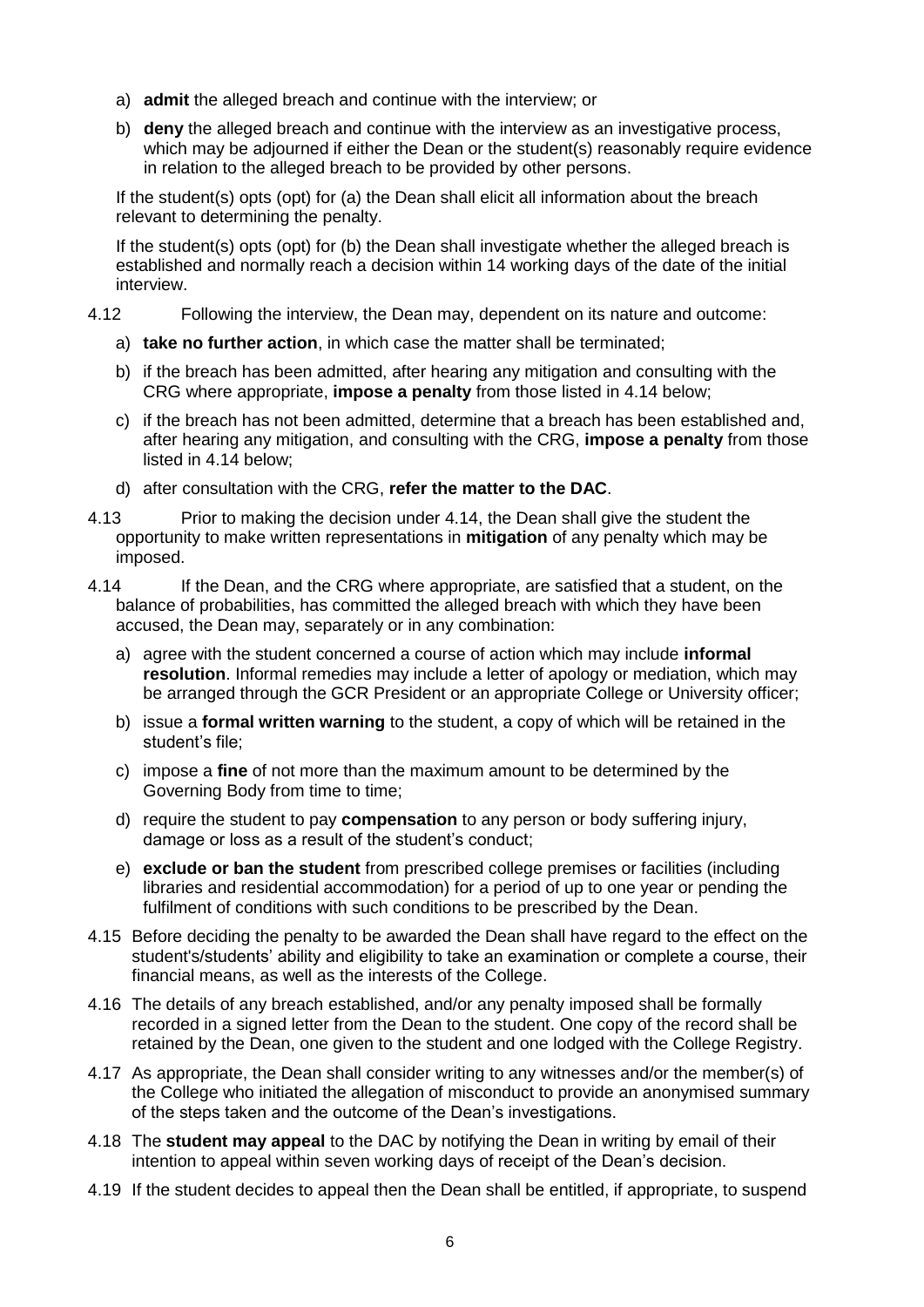the student (or continue an existing suspension) from residence and/or the use of College facilities pending the determination of the appeal and in consultation with the CRG.

- **5. STAGE 2 (DISCIPLINARY AND APPEALS COMMITTEE)**
- 5.1 The Senior Tutor, as Chair of the DAC, will be informed by the Dean in writing:
	- a) Where there is a **reference** under point 4.12(d), of the particulars of the alleged breach of the Code;
	- b) Where there is an **appeal** after the initial stage (4.18) or following a decision of the DAC (5.17), of the particulars of the breach and of the penalty imposed and the reasons for the penalty;
	- c) In either event, of the name(s) of the student(s) involved and of any known witnesses;
	- d) Copies of any documents used by the student or others during the investigation.
- 5.2 No person who has an actual or apparent interest in the outcome of the case before the DAC, and no person who may reasonably be considered to possess prior knowledge of the circumstances of the case such as to give rise to a perception of bias, may be a member of the DAC considering the case. If for these reasons the Senior Tutor declines the chair then the DAC shall elect a chair.
- 5.3 The DAC may regulate its proceedings as it sees fit.
- 5.4 The Chair shall appoint a person to act as clerk to the DAC for the purpose of making any administrative arrangements, for such matters as the summoning of witnesses and the production of documents, and for the keeping of a record of the hearing. The DAC may request the attendance of a Legal Adviser to advise on procedure, but who shall take no part in the decision-making process.
- 5.5 Within a maximum of five working days after the reference or appeal, the DAC shall require in writing (usually by email) the student concerned and witnesses to attend for a hearing at a time and place stipulated, normally with not less than five working days' notice. The notice shall state the membership of the DAC.
- 5.6 In the case of a reference such notice shall state the details of the alleged breach of the Code. The DAC shall provide copies of all documentation (including a copy of the Code) and evidence to the student not less than five working days before the date of the hearing.
- 5.7 .The student may be accompanied by another St Antony's student or a representative from the Oxford University Student Union (OUSU).
- 5.8 The hearing shall be in private unless the DAC declares that they will sit in public.
- 5.9 If either the Dean or the student wishes to submit fresh evidence to the DAC then at least three working days before the hearing date they must:
	- a) inform the Chair of the DAC in writing of their intentions to make application at the hearing;
- *and*
	- b) inform the other party in writing of such intention and provide copies of any new documents or the details of any witness(es) they seek to present to the DAC.
- 5.10 The DAC shall as a preliminary point at the hearing decide whether or not to admit the fresh evidence and shall consider in so doing relevance, the reasons why the evidence was not submitted during the investigation and fairness to those concerned in the matter.
- 5.11 If any person required to attend such a hearing before the DAC fails to make an appearance, the DAC may at its discretion may adjourn the proceedings. If the student(s) concerned fails to appear, the DAC may deal with the case in the student's(s) absence if satisfied that proper notice has been given and that there is no reasonable explanation for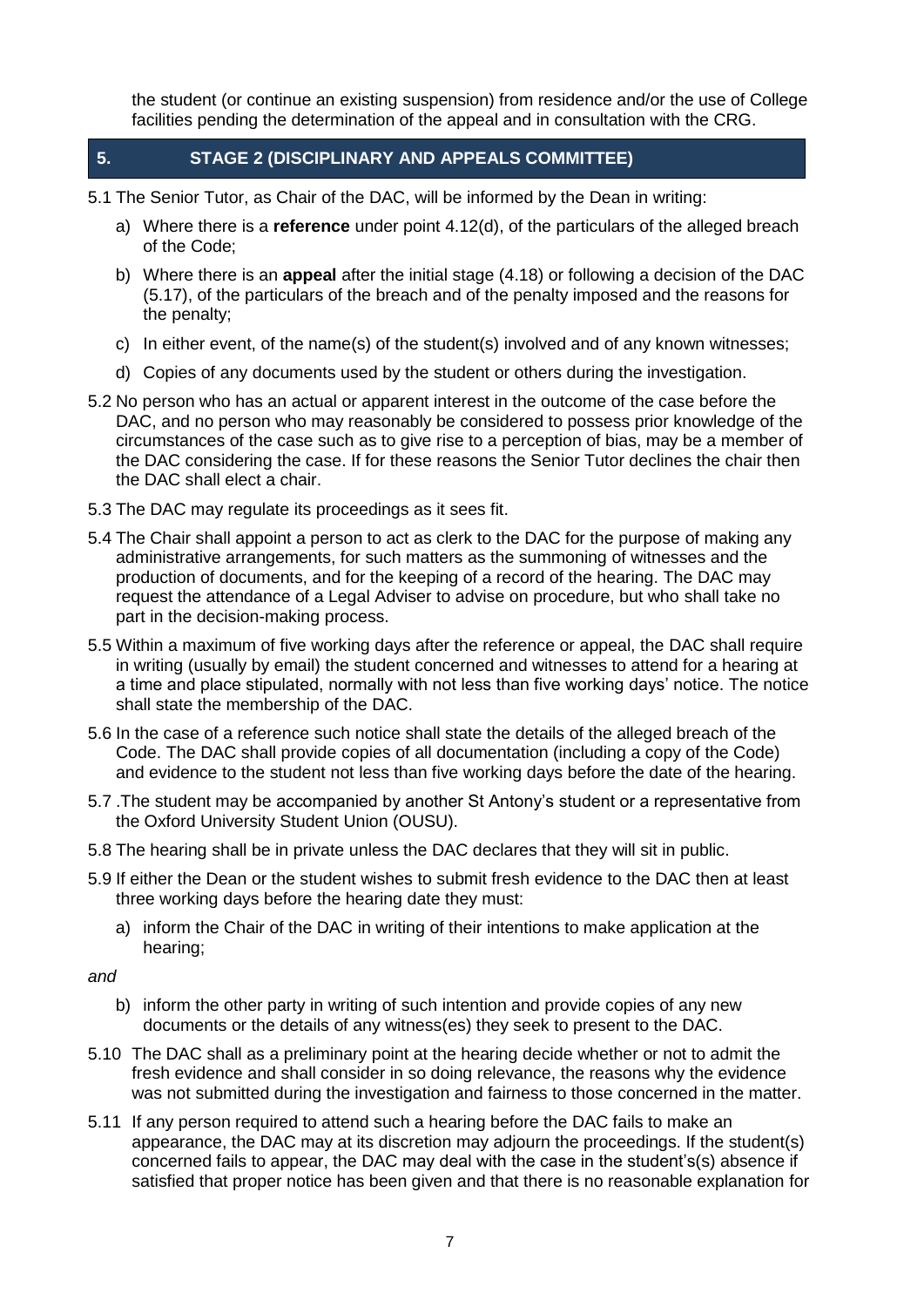the non-appearance of the student(s).

- 5.12 At the hearing the Chair shall explain the procedure to be followed and shall read out, in the case of a reference, the complaint of alleged breach of the Code against the student; and in the case of an appeal, the finding of breach and/or the penalty imposed against which the appeal is directed. In the case of a reference the student will be invited to admit or deny the breach.
- 5.13 The procedure to be followed at the hearing is as follows:
	- a) If, in the case of a reference, the breach is denied, the Dean will present the facts alleged and present material in support of the allegation;
	- b) the student may then make a statement and reply to matters stated by the Dean;
	- c) the DAC may ask questions of either party;
	- d) the DAC may invite any accepted witnesses to address the DAC and may ask questions of the witness(es);
	- e) the DAC may seek additional material that seems relevant from the cases presented;
	- f) either party may address the DAC on matters arising from the DAC's questions and/or the statements of the witness(es) and/or any additional material gathered.
- 5.14 The DAC may adjourn the proceedings from time to time as it sees fit.
- 5.15 At the conclusion of the hearing and after the parties have left the room, the DAC shall determine whether, for a reference, any breach of the Code has been established, and for an appeal, whether the penalty imposed by the Dean is appropriate, taking into account any representations made by or on behalf of the student. The DAC may:
	- a) dismiss or allow the reference or appeal in whole or part;
	- b) substitute such other finding of misconduct as the DAC determines is supported by the evidence before the Dean and/or the DAC;
	- c) vary the penalty(ies) already imposed by the Dean. The DAC shall have the further option to expel the student, which means the permanent loss of membership of the College, or to rusticate the student (i.e. sending down temporarily), which means the withdrawal of the right of access to all of the premises or facilities of the College for a fixed period or pending the fulfilment of certain conditions. This will also result in suspension from University premises and facilities (University Statute Xi, Part E, section 41(1)).
- 5.16 Within five working days of the conclusion of the matter, the Chair shall write to the complainant and the Dean to explain the outcome. In the case of a reference the Chair shall let the complainant know that they have the right of appeal. As appropriate, the Chair shall consider writing to any witnesses and/or the member(s) of the College who initiated the allegation of misconduct to provide an anonymised summary of the steps taken by the DAC and the outcome of the DAC's investigations.
- 5.17 In the case of a reference the **student may appeal** to an Appeals Committee (AC) by notifying the Chair in writing by email of their intention to appeal within seven working days of receipt of the decision (Stage 3 below).
- 5.18 If the student decides to appeal then the Chair shall be entitled, if appropriate, to suspend the student (or continue an existing suspension) from residence and/or the use of College facilities pending the determination of the appeal.
- 5.19 If obligated to do so the Dean shall inform the University or any relevant Department or Faculty.
- 5.20 A written record of complaints and all documentation involved in the disciplinary procedure including details of the allegation, any witness statements, records of disciplinary hearings and details of any penalties imposed, shall be kept by an appropriate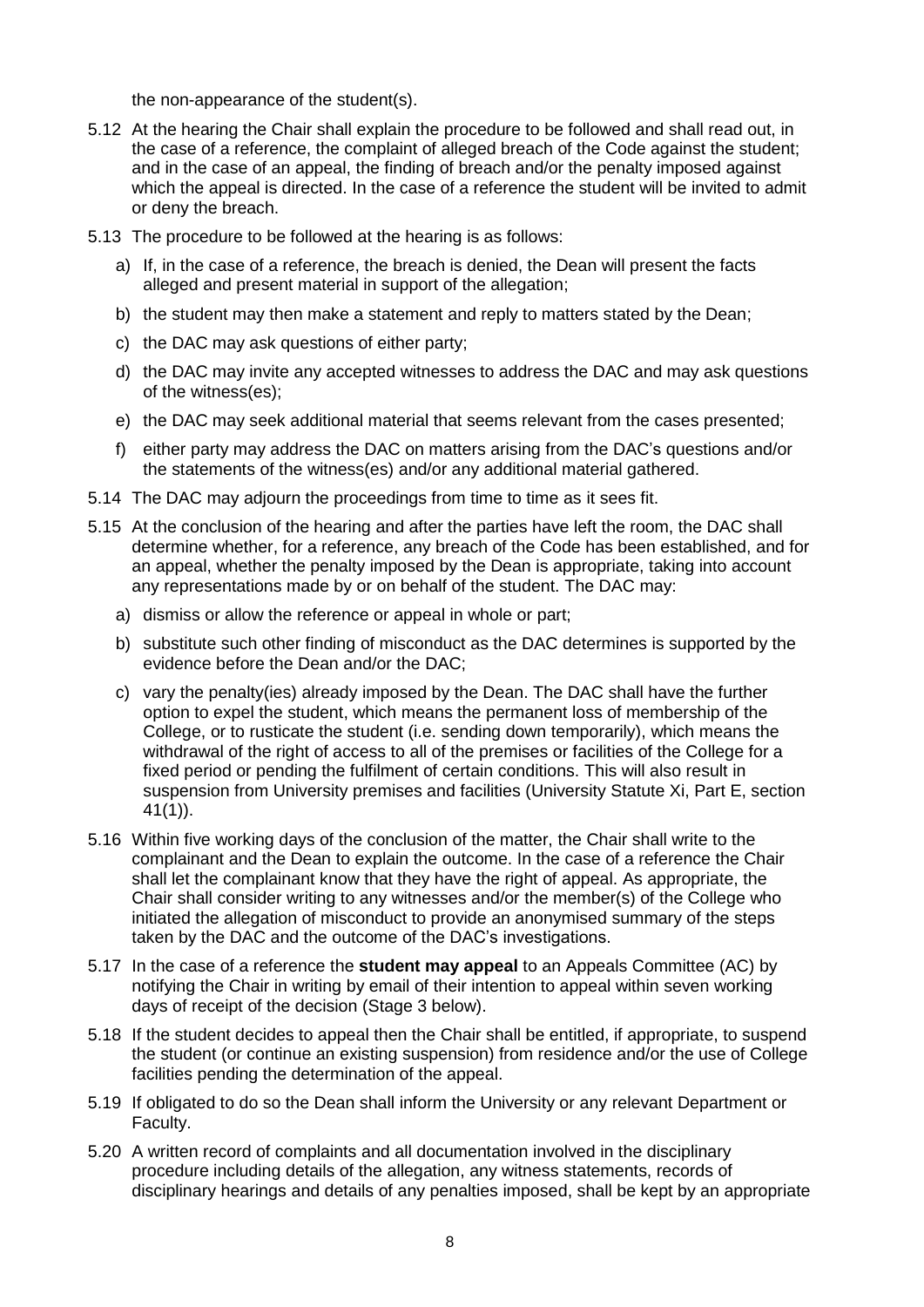College officer, normally the College Registrar, in accordance with the College's Data Protection Policy. The College Registrar will act as the source of procedural guidance to the Dean, complainants and students who are involved in any disciplinary process.

- 5.21 The DAC shall notify the Governing Body of the outcomes of a DAC investigation. Such notification will always be anonymised.
- 5.22 After the conclusion of an Appeal if a student has reason to believe that the DAC has not followed the procedures laid down in the Code, or in cases where the student has been expelled, the student may **appeal** to the Conference of Colleges Appeal Tribunal.

## **6. STAGE 3 (APPEALS COMMITTEE**

- 6.1 The Warden will be informed by the Chair of the DAC in writing where there is an **appeal** following a decision of the DAC (5.17), of the particulars of the breach and of the penalty imposed and the reasons for the penalty, of the name(s) of the student(s) involved and of any known witnesses, and copies of any documents used by the student or others during the investigation.
- 6.2 The Warden will appoint a Chair for the AC and three further Governing Body Fellows. No person who has an actual or apparent interest in the outcome of the case before the AC, and no person who may reasonably be considered to possess prior knowledge of the circumstances of the case such as to give rise to a perception of bias, may be a member of the AC considering the case.
- 6.3 The AC may regulate its proceedings as it sees fit.
- 6.4 The Chair shall appoint a person to act as clerk to the AC for the purpose of making any administrative arrangements, for such matters as the summoning of witnesses and the production of documents, and for the keeping of a record of the hearing. The AC may request the attendance of a Legal Adviser to advise on procedure, but who shall take no part in the decision-making process.
- 6.5 Within a maximum of five working days after the appeal, the AC shall require in writing (usually by email) the student concerned and witnesses to attend for a hearing at a time and place stipulated, normally with not less than five working days' notice. The notice shall state the membership of the AC.
- 6.6 The student may be accompanied by another St Antony's student or a representative from the Oxford University Student Union (OUSU).
- 6.7 The hearing shall be in private unless the AC declares that they will sit in public.
- 6.8 If either the DAC or the student wishes to submit fresh evidence to the AC then at least three working days before the hearing date they must:
	- a) inform the Chair of the AC in writing of their intentions to make application at the hearing;
- *and*
	- b) inform the other party in writing of such intention and provide copies of any new documents or the details of any witness(es) they seek to present to the AC.
- 6.9 The AC shall as a preliminary point at the hearing decide whether or not to admit the fresh evidence and shall consider in so doing relevance, the reasons why the evidence was not submitted during the investigation and fairness to those concerned in the matter.
- 6.10 If any person required to attend such a hearing before the AC fails to make an appearance, the AC may at its discretion adjourn the proceedings. If the student(s) concerned fails to appear, the AC may deal with the case in the student's(s) absence if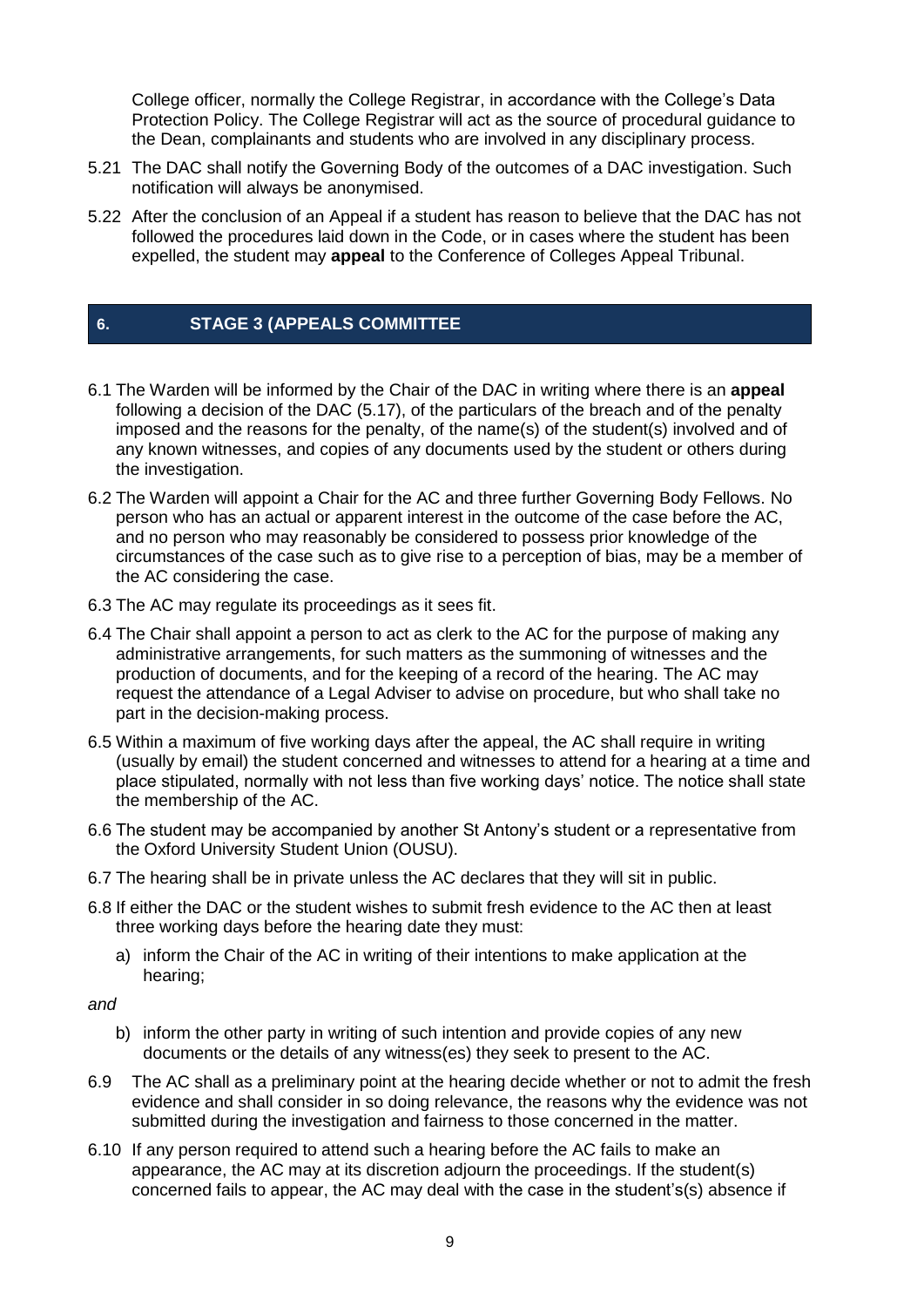satisfied that proper notice has been given and that there is no reasonable explanation for the non-appearance of the student(s).

- 6.11 At the hearing the Chair shall explain the procedure to be followed and shall read out the finding of breach and/or the penalty imposed against which the appeal is directed.
- 6.12 The procedure to be followed at the hearing is as follows:
	- a) the student may make a statement as to the grounds for their appeal;
	- b) the AC may ask questions of the student;
	- c) the AC may invite any accepted witnesses to address the AC and may ask questions of the witness(es);
	- d) the AC may seek additional material that seems relevant from the cases presented;
	- e) either party may address the AC on matters arising from the DAC's questions and/or the statements of the witness(es) and/or any additional material gathered.
- 6.13 The AC may adjourn the proceedings from time to time as it sees fit.
- 6.14 At the conclusion of the hearing and after the parties have left the room, the AC shall determine whether the penalty imposed by the Dean or as amended by the DAC is appropriate, taking into account any representations made by or on behalf of the student. The AC may:
	- a) dismiss or allow the appeal in whole or part;
	- b) substitute such other finding of misconduct as the AC determines is supported by the evidence before the AC;
	- c) vary the penalty(ies) already imposed by the Dean or DAC.
- 6.15 Within five working days of the conclusion of the matter, the Chair shall write to the complainant, the Dean and the Chair of the DAC to explain the outcome. As appropriate, the Chair shall consider writing to any witnesses and/or the member(s) of the College who initiated the allegation of misconduct to provide an anonymised summary of the steps taken by the AC and the outcome of the AC's deliberations.
- 6.16 If obligated to do so the Dean shall inform the University or any relevant Department or Faculty.
- 6.17 A written record of complaints and all documentation involved in the disciplinary procedure including details of the allegation, any witness statements, records of disciplinary hearings and details of any penalties imposed, shall be kept by an appropriate College officer, normally the College Registrar, in accordance with the College's Data Protection Policy. The College Registrar will act as the source of procedural guidance to the Dean, complainants and students who are involved in any disciplinary process.
- 6.18 The AC shall notify the Governing Body of the outcomes of an AC hearing. Such notification will always be anonymised.
- 6.19 If a student has reason to believe that the AC has not followed the procedures laid down in the Code, or in cases where the student has been expelled, the student may **appeal** to the Conference of Colleges Appeal Tribunal.